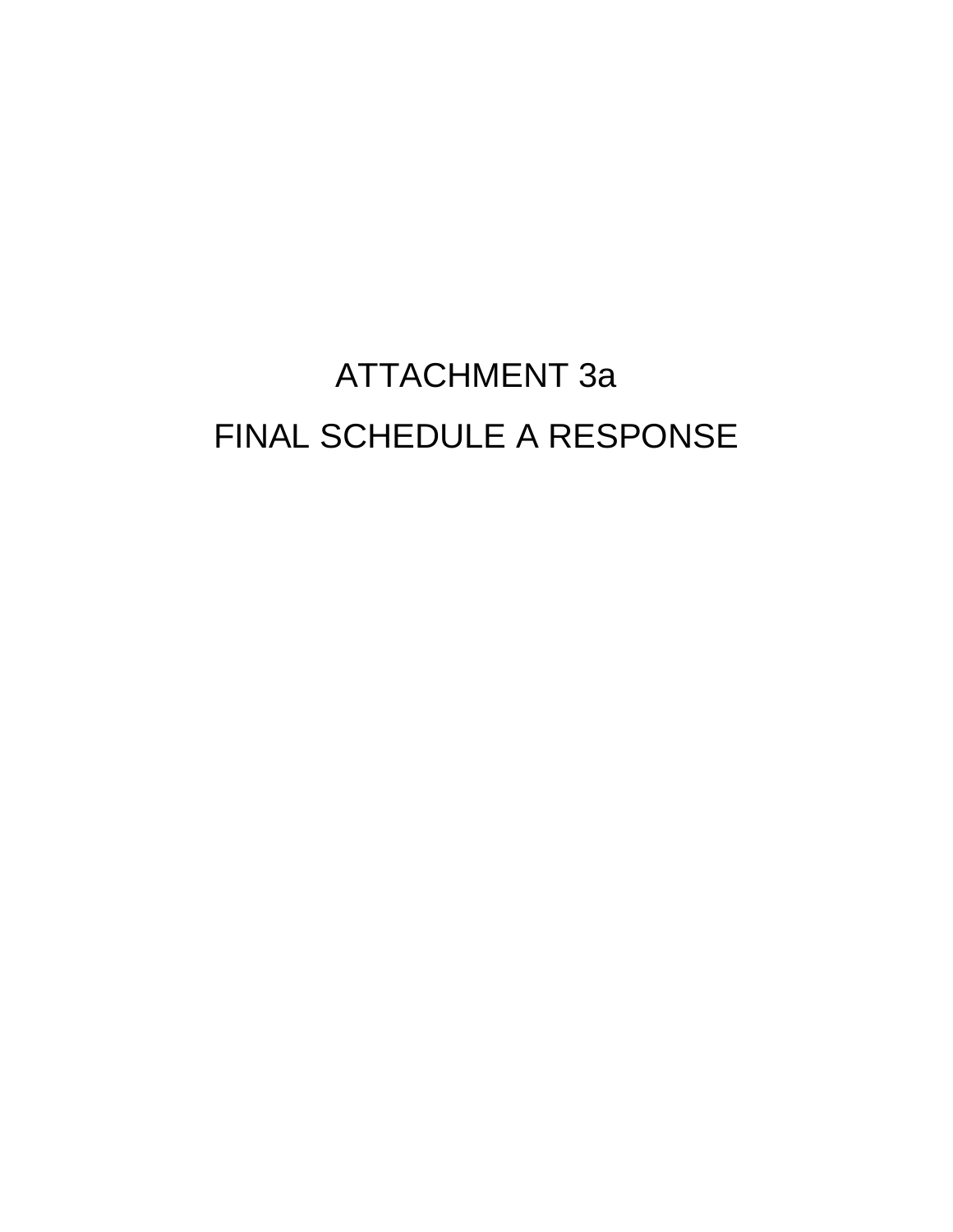### SCHEDULE A **DEFICIENCIES** SALUDA HYDROELECTRIC PROJECT FERC No. 516

### 1. Minimum Hydraulic Capacity of Units

On page B-1 of Exhibit B, section 1.0, you state that the power plant usually operates with one unit on line at a minimum gate opening to provide downstream flow in the Saluda River. Section 4.51(c) requires that you provide both the minimum and maximum hydraulic capacity of the power plant in cubic feet per second. Therefore, please specify the minimum and maximum flow passed by each unit and provide the minimum amount of flow that can be discharged without operational problems such as cavitation occurring.

**SCE&G Response**: Exhibit B, section 1.0 has been revised to state the minimum and maximum hydraulic capacity of each unit and the minimum amount of flow that can be discharged without operational problems such as cavitation occurring. In addition, Exhibit A-2 (Project Standard Numbers) has been revised to include the minimum hydraulic capacity of each unit. A new Exhibit A which includes the revised Exhibit A-2 is included as part of this response submittal electronic filing. A new Exhibit B (without Exhibits B-1 through B-30, which did not change) is included as part of this response submittal electronic filing.

## 2. Exhibit G maps

Section 4.51(h) of the Commission's regulations requires that Exhibit G drawings conform to section 4.39 and that the project boundary enclose all project works and other features (including existing and proposed recreation facilities) that are to be licensed. We reviewed the Exhibit G maps that you have provided for the Saluda Hydroelectric Project as part of the license application. First, the maps provided in Exhibit G are not fully legible (see road labels and text below legends) and should be replaced with legible copies. Second, we need additional information and detail to adequately assess issues related to land ownership within the project boundary including any easements or land conveyances. Also, clearly show and label any areas that are proposed to be added or deleted from the project boundary. Please provide the following information:

**SCE&G Response**: The image files for the Exhibit G map sheets included on the Volume I CD-ROM were low resolution scans which proved to be largely illegible on screen and when printed at 11x17 inch size. New image files of the full size (24x36 inches) maps, and revised Exhibit G introductory text are included as part of this response submittal electronic filing.

a.) The current Exhibit G maps do not provide land ownership information for lands included within, or adjacent to, the project boundary. Section  $4.51(h)(4)$  requires that you identify by legal subdivision any lands within the project boundary that are (a) owned in fee by the applicant and lands that the applicant plans to acquire, and (b) for situations where the applicant has or plans to acquire rights to occupancy and use other than fee simple, including rights acquired or to be acquired by easement or lease. Please provide the required information for the area currently included within the project boundary.

**SCE&G Response**: All lands within the project boundary are either owned in fee by SCE&G or have easement rights (flowage at a minimum) granted to SCE&G.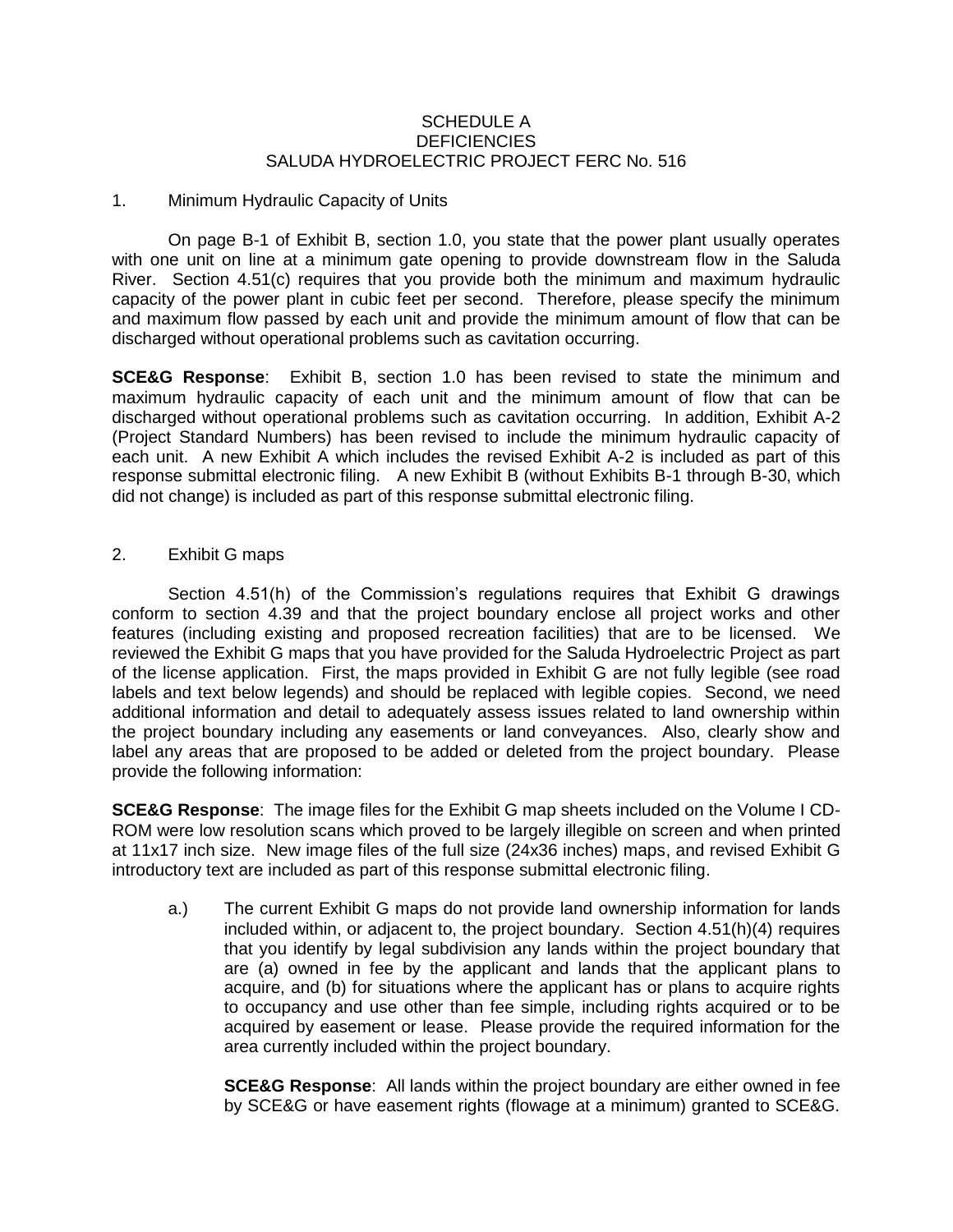The Exhibit G maps have been revised to distinguish lands within the project boundary that are owned in fee by SCE&G from lands that have rights granted to SCE&G by easement. Certain properties have other rights granted in addition to flowage (i.e. clearing or mineral rights), however showing every existing combination of easement rights on the Exhibit G maps proved to be impractical. It should be noted that since 1984, the Licensee has conveyed fee interest in Project 516 property lying between the Project Boundary Line (PBL) and the 75 foot Setback Line and has retained flowage rights within that sales area. In these cases, the Licensee retained fee ownership between the 75-foot Setback Line and the maximum normal operating level (MNOL) adjacent to these areas, and these maps reflect this ownership pattern.

b.) For any lands to be added to the project boundary (i.e., recreation lands, etc.), please identify the acreage; current ownership; current land rights to those lands, if any; and where necessary, the applicant's plans to acquire the lands in fee or through flowage rights, easement, or lease. Please also provide a schedule for any land acquisition and an estimate of any potential costs associated with the acquisition.

**SCE&G Response**: All properties which are proposed to be added to the project boundary are future recreation sites already owned in fee by SCE&G. They are shown on the Exhibit G maps with the acreage noted. These properties will be added to the project within two years of license issuance. This period of time is required to allow all of the proposed properties to be surveyed and included on the Exhibit E recreation drawings.

## 3. Project Boundary

According to 18 CFR §4.41(h), applicants are required to provide the project boundary data in a vector (or polygon) shape file and include bearings and distances from the fixed monuments (three known reference points). The geo-referenced electronic boundary data file must be positionally accurate to  $\pm 40$  feet to comply with National Map Accuracy Standards for maps at a 1:24,000 scale. The shape file must be accompanied by a separate text file describing the spatial reference for the geo-referenced data: map projection used (i.e., UTM, State Plane, Decimal Degrees, etc), the map datum (i.e., North American 27, North American 83, etc.), and the units of measurement (i.e., feet, meters, miles, etc.).

Please file a CD containing the geo-referenced project boundary data and include any revisions as requested throughout this additional information request. Please note that both Exhibits F and G data are to be provided on a CD. The exhibit drawings must also be viewable by a .PDF file or equivalent viewing software.

**SCE&G Response**: Project boundary shape files and spatial reference files are included as part of this response submittal electronic filing.

4. Cost of Proposed Measures

On page D-5 of Exhibit D, you state that the cost information (capital and annual costs) for each proposed environmental measure would be filed with a comprehensive settlement agreement for the project. Section 4.51(e) of the Commission's regulations requires that you provide the capital and operations and maintenance (O&M) cost of each proposed environmental measure.